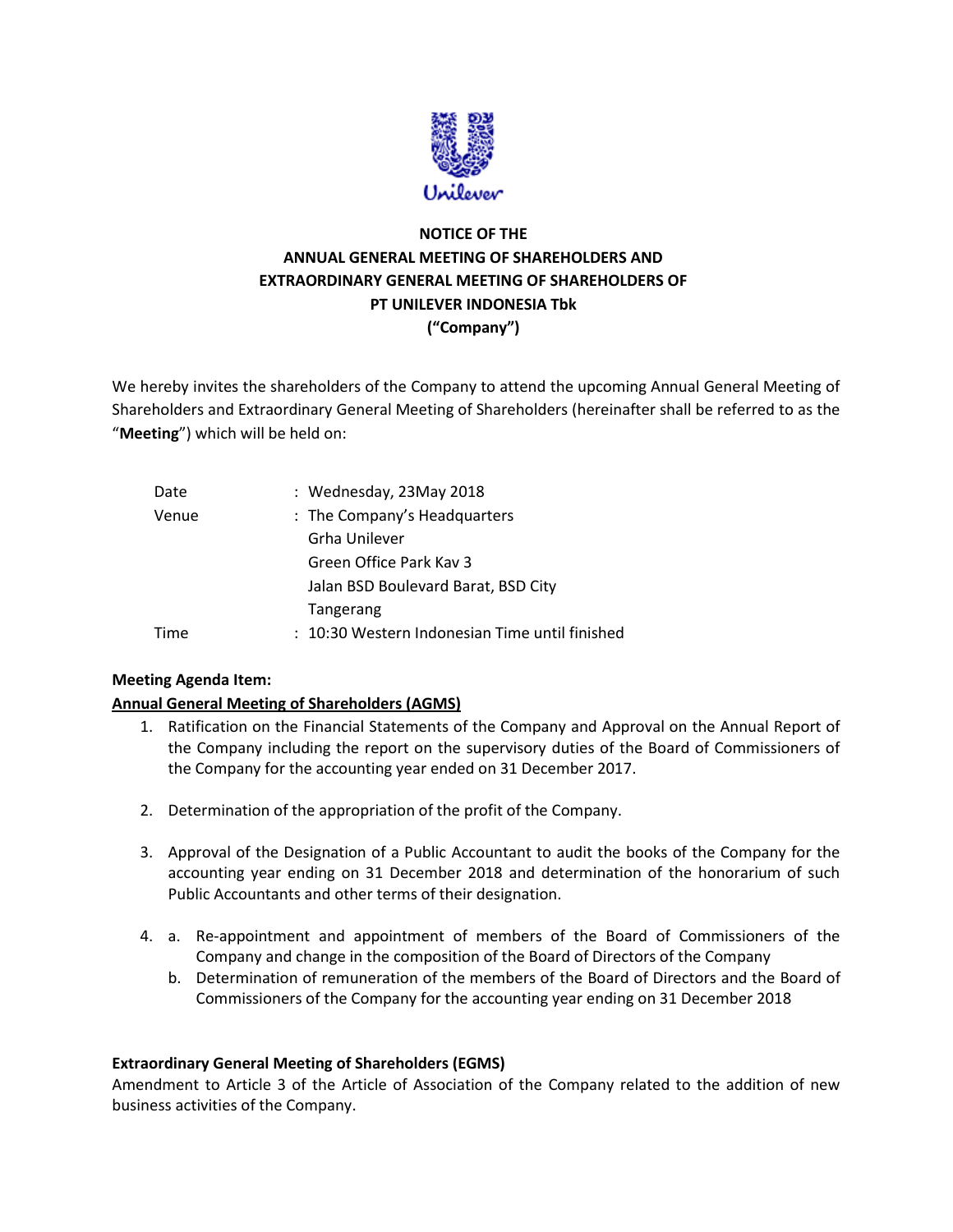

Additional Explanation:

### **AGMS**

The first, second, third and fourth agenda items of the AGMS are the routine agenda items discussed and resolved at an AGMS. In relation the agenda item 4, sub item a, it will discuss and adopt resolution on the re-appointment and appointment of members of the Board of Commissioners of the Company and the replacement of member of the Board of Directors of the Company

### **EGMS**

The new business activities of the Company will be added in Article 3 of the Company's Article of Association, specifically a lease of the Company's fixed assets.

# **NOTES:**

- 1. In relation to the Meeting, the Company will not issue a separate invitation with regard to the Meeting to the Shareholders of the Company, therefore this advertisement of notice shall serve as the official invitation to the Shareholders of the Company.
- 2. The material for the Meeting is available in the head office of the Company, Grha Unilever, Green Office Park Kav. 3, Jl. BSD Boulevard Barat, BSD City, Tangerang, during the business hours since the date of this notice and will be uploaded to the website of the Company. The material will also be available during the day of the Meeting.
- 3. Those who are eligible to attend the Meeting are:
	- a. Shareholders of the Company or its proxy, which the share has not been included in the Collective Deposit, which is legally registered on the Company's Shareholders Registration List on 23 April 2018 at 16:00 Western Indonesian Time; and
	- b. Shareholders of the Company or its proxy, which the share has been included in the Collective Deposit of PT Kustodian Sentral Efek Indonesia (hereinafter be referred to as the "**KSEI**") or in the Custodian Bank (hereinafter be referred to as the "**CB**") or in the Security Company (hereinafter be referred as the "**SC**"), which is registered on the Account Registration List of KSEI, CB, or SC on 23 April 2018 at 16:00 Western Indonesian Time, as approved by the Written Confirmation to Attend the Meeting.
- 4. The Shareholders which share has not been included in the Collective Deposit or their legal proxy and wish to attend the Meeting is requested to provide the original of the Collective Share Certificate or provide the copy along with the copy of a valid Identification Card or any other identification document to the registration officer prior to entering the Meeting venue. For a Shareholder which share has been included in the Collective Deposit or its legal proxy is requested to provide the original of Written Confirmation to Attend the Meeting and the copy of a valid Identification Card or any other identification document.